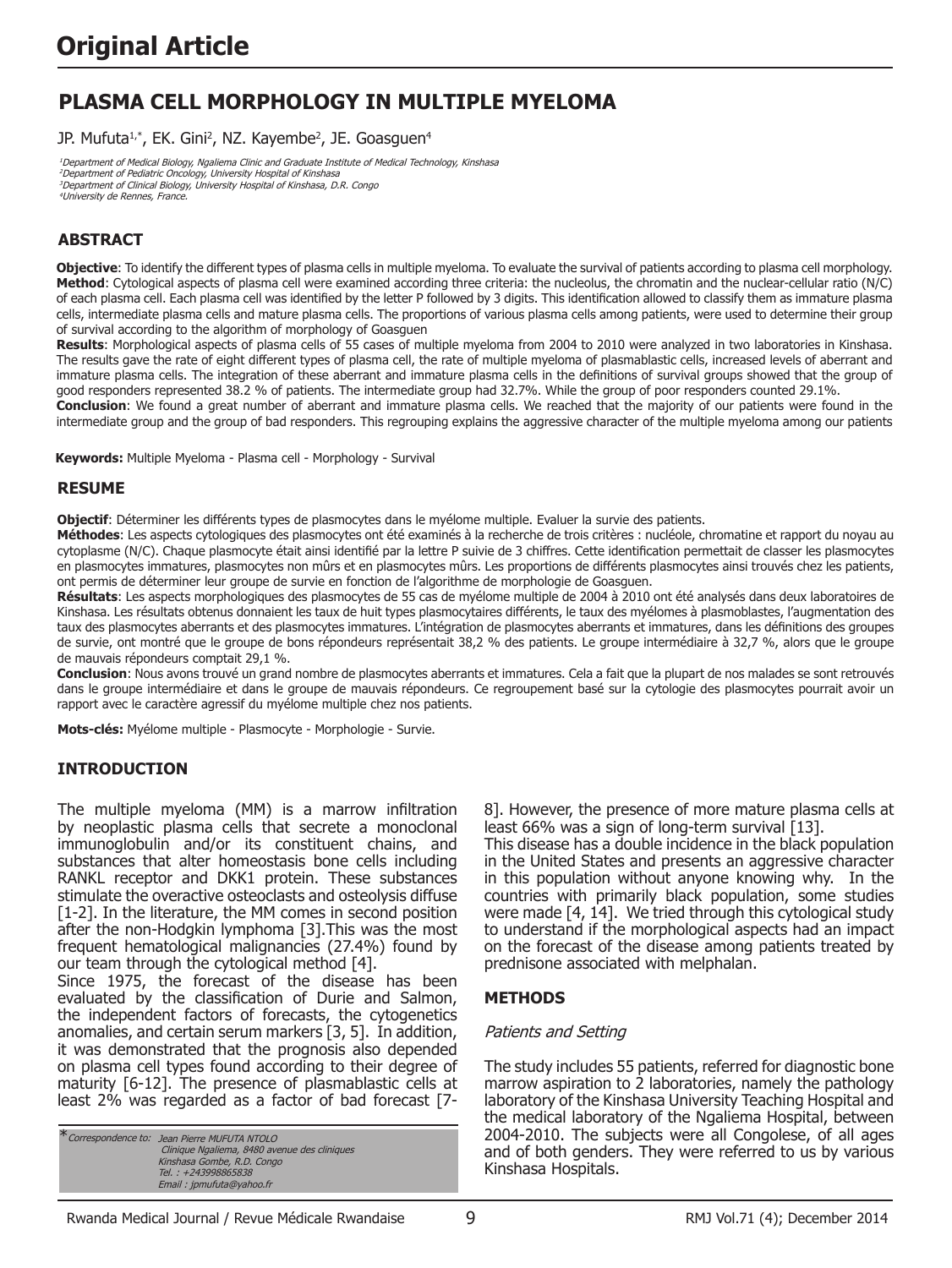# **METHODS**

The morphological evaluation was performed on bone marrow smear. Screening 100 consecutive plasma cells to be classified using the algorithm of morphology of Goasguen and Zandeki [15], in prospective multicenter study. We had to ask three consecutive questions before classifying each plasma cell:

- 1. Nucleoli present? If yes: score1; absent: score 0
- 2. Blastic chromatin? If yes: score 1; Not: score 0
- 3. N/C ratio greater or equal to 0.6? If yes: score 1; Less than 0.6: score 0

Applying these three criteria, each plasma cell is identified by the letter P followed by three digits, as advocated by the authors of the algorithm. The survival groups were defined on the basis of the following concepts [15]:

Group 1: group of responders P000  $\geq$  66%, with a median survival of 42-61 months for 58.1% of patients.

Group 2: intermediate group P000 <66% and P100  $\geq$ P110+P111, with a median of 26-32 months for 30.6% of patients.

Group 3: group of non-responders P000 <66% and P100  $<$  P110 + P111, with a median of 10-20 months for 11.3% of patients.

Processing and data analysis were performed using the software Excel 2007 and SPSS 20. Descriptive statistics allowed us to calculate averages, medians and standard deviations.

# **RESULTS**

### Cytological characteristics

In total, 5,500 plasma cells were examined in patients with multiple myeloma ( $n = 55$ ) among them 37 (67.3%) men and 18 (32.7%) women. The distribution of plasma cells according to these three criteria of morphology, enabled us to identify eight types of plasma cells which were in descending order 2645 (48.1%) P000; 1,739 (31.6%) P001; 473 (8.6%) P100; 422 (7.7%) P101; 82 (1.5%) P010; 72 (1.3%) P011; 39 (0.7%) P110 and 28 (0.5%) P111, as shown in table I.

**Table1:** Plasma cell types. P000, P001, P100 and P101 represent more than 96% of plasma cells

| Different types of plasma cells |      |      |                  |                   |      |      |      |      |  |  |  |
|---------------------------------|------|------|------------------|-------------------|------|------|------|------|--|--|--|
| Types                           | P000 | P001 | P <sub>100</sub> | P <sub>10</sub> 1 | P010 | P011 | P110 | P111 |  |  |  |
| Nr                              | 2645 | 1739 | 473              | 422               | 82   | 72   | 39   | 28   |  |  |  |
| $\frac{0}{0}$                   | 48.1 | 31.6 | 8.6              | 7.7               | 1.5  | 13   | 07   | 0.5  |  |  |  |

The identification of plasmablastic cells at least 2% gave eight patients with plasmablastic cells between 2-4%. These cases, defined a group of patients representing 14.5% of all the cases of multiple myeloma.

We grouped multiple myeloma in three categories as shown in table II:

- Plasmablastic group with P111  $\geq$  2 % of the plasma cells: 8 cases = 14.5%.

- MM with at least 66% only one type of plasma cells:

MM with P000 38.2 %; MM with P001 at 16.4 %; MM with P101 at 1.8%

- MM with at least 66% 2 types of plasma cells majority: MM with P000 + P001 = 21.8 %; MM with P101+P100 = 5.5% and MM with P000+P010 = 1.8 %.

**Table 2:** Multiple Myeloma types. Seven types of multiple myeloma, grouped in 3 categories: MM with plasmablastic, MM with only one plasma cell type at least 66% and MM with two plasma cell types at least 66%

| Categories | Features                                     | Plasma cell types | Nr | $\%$ |
|------------|----------------------------------------------|-------------------|----|------|
| I          | Plasmablastic group                          | P111              | 8  | 14.5 |
| П          | MM with one plasma cell type at least<br>66% | P <sub>000</sub>  | 21 | 38.2 |
|            |                                              | P <sub>001</sub>  | 9  | 16.4 |
|            |                                              | P101              | 1  | 1.8  |
| Ш          | MM with 2 plasma cell types at least 66%     | $P000 + P001$     | 12 | 21.8 |
|            |                                              | $P101 + P100$     | 3  | 5.5  |
|            |                                              | $P000 + P010$     | 1  | 1.8  |

### Survival groups

The group 1 had 21 (38.2%) patients, the intermediate group had 31 (56.4%) patients and the group of nonresponders had 3 (5.4%). These survival groups are presented in table

Table 3: Groups of Survival. The increase of aberrant plasma cells affect group 1, whereas the increase of immature plasma cells (with the plasmablastics) inflate group 3

|                                         | % of patients per survival groups |          |          |  |
|-----------------------------------------|-----------------------------------|----------|----------|--|
| Survival groups with goasguen' formulas | Group 1                           | Group 2  | Group 3  |  |
| Goasguen'groups                         | 58.1                              | 30.6     | 11.3     |  |
| Our groups without P101 integrated      | 38.2                              | 564      | 54       |  |
| Survival groups with new formulas       | Group 1'                          | Group 2' | Group 3' |  |
| Our groups with P101 integrated         | 38.2                              | 32.7     | 29.1     |  |

When the immature plasma cell P101, which represented 7.7% of plasma cells, was integrated, these new groups of survival gave 18 (32.7%) patients in the middle group 2'; 16 (29.1%) patients in group 3', and group 1' remained the same with 21 (38.2%) patients, as shown in table III. Thus, the formulas of groups became:

-Group 1' remains the same that group 1, P000  $\geq$  66%  $-$ Group 2': P000 < 66% and P100  $\geq$  P110+P111+P101\*  $-$ group 3': P000 < 66% and P100 < P110+P111+P101 $*$ .

# **DISCUSSION**

The algorithm of morphology of Goasguen and Zandeki produced eight various plasma cell types which are in Table I. Classified in decreasing frequency order from left to the right, these types were P000, P001, P100 and P101, which together represented 96% of plasma cells. It was found that the whole of plasmablastic cells, proplasma II, proplasma I and mature plasma cells ( $P111 + P110$  $+$  P100 + P000) was only 57.9%, lower than the 93% found by Goasguen [15]. The P001, considered aberrant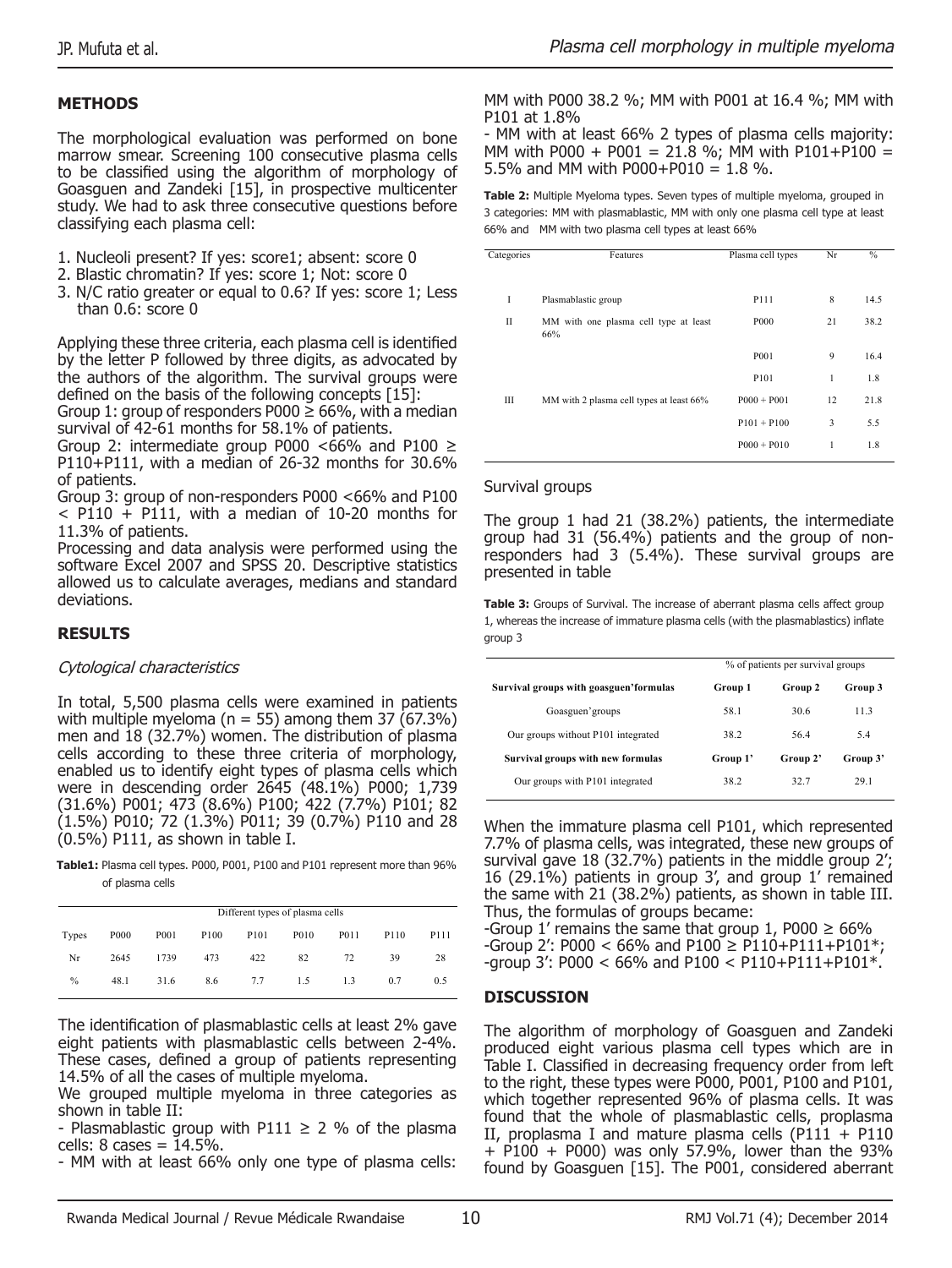plasma cell, represented 31.6% of plasma cells found in our population. The P101 represented 7.7%, whereas the whole of P110 + P011 + P010 + P111 represented less than 4%. Our results differed from those in the literature [15], because we observed a large number of plasma cells considered rare, and called aberrant and immature. It was known that the plasmablastic group was an independent element of bad prognosis [7-8]. It was a factor which defines non-responders regarding at least 2 plasmablastic cells percent of plasma cells. The plasmablastic cell represented 28 (0.5%) of 5500 plasma cells found. The plasmablastic cells at least 2% (variable between 2-4%), were met among 8 (14.5%) patients reached MM. This group of patients represented the plasmablastic group. Our results corroborated those of the literature, which have found this rate of 8-15% of patients [7-8]. The P001 higher than mature plasma cells P000 was encountered in 20 (36.4%) of our patients, which was in fact the rate of MM of high P001, while it was only 10-15% in Angers [16]. It should be noted that in 10 (18.2%) of cases, the P001 only reached at least 66%.

The classification of MM according to plasma cell types enables us to have three categories as table II shows: the MM with plasmablastic cells, the MM with 1 and the MM with 2 types of plasma cells at least 66%. The most frequent MM was the MM with P000, followed by MM with P000 + P001, next the MM with P001, then the MM with P111 and finally the MM with P101 + P100. This unit represented 96.4 % of the MM. The 2 remaining types together amount to only 3.6 %.

Our population had some particularities that the high number of aberrant plasma cells and immature plasma cells were found in 39.3% of cases. By comparing survival groups before and after integration of immature plasma cell, the formulation was modified in groups 2 and 3, as follows: Group 2': P000 < 66% with P100  $\geq$  110 + P111 + P101\* Group 3': P000 < 66% with P100 < P110 + P111

 $+$  P101\* Group 1' remains the same P000  $\geq$  66%.

The following results were observed as shown in Table III: Group 1' remained unchanged with 21 (38.2%) patients, group 2' got 18  $(32.7%)$  patients and Group  $3'$  has 16  $(29.1 \%)$  patients. These results showed that our group of responders, group 1', was less important than Goasguen [15]. Group 3' of poor prognosis became very important. This showed that the group 1 of responders was affected by the presence of many aberrant plasma cells P001, while group 3 was increased by the presence of immature plasma cells P101 and plasmablastic cells P111.

This could explain the aggressive character known in the MM in the black subject. This feature was mentioned by Koffi in a clinical study, and he attributed it to the delay of diagnosis [14]. We saw that, this aggressive character was related to an increase in the plasma cell immaturity, as, a consequence of the dispersion in the distribution of plasma cell types.

The enlargement of the distribution index of plasma cell types was the logical result of the emergence and growth of aberrant plasma cells and / or immature ones. This increase was a key factor in the decrease in median survival, and therefore an element of poor prognosis. Groups of survival obtained with immature plasma cells P101 showed that multiple myeloma was a severe disease in patients in our series.

### **CONCLUSION**

Despite the small number of patients studied, this work showed that the most frequently encountered plasma cell types were P000, P001, P100 and P101, and represented 96% of plasma cells. This gave high aberrant plasma cells, but also high immature plasma cells.

The vital forecast of the patients affected by MM was function of the morphological characters or features of the present plasma cells among patients.